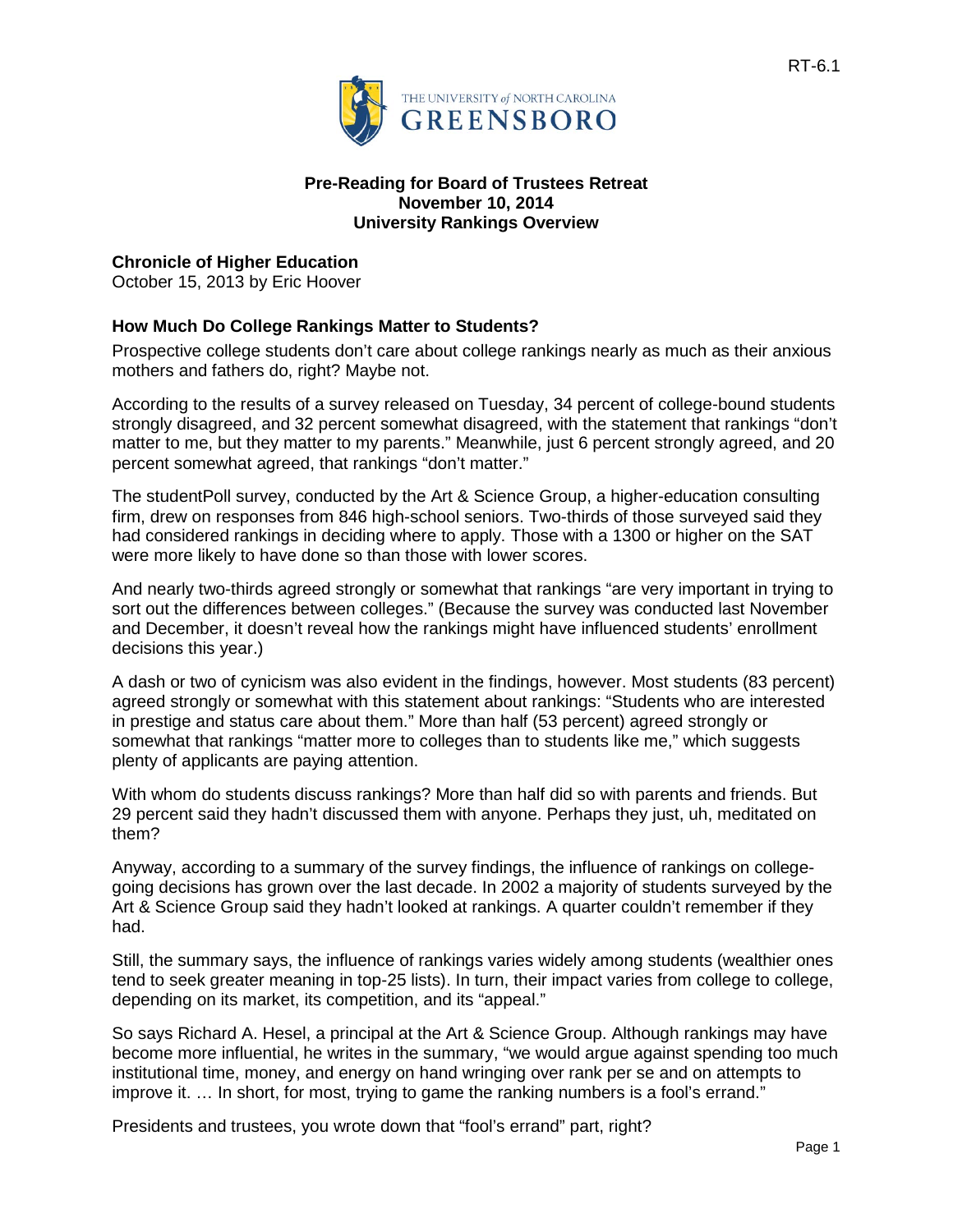## **U.S. News & World Report**

Oct. 31, 2013 by Robert Morse

# **Rankings Play Increasing Role in College Application Choices**

#### *A new poll shows students predominantly use the U.S. News rankings to help judge colleges.*

New research shows the growing influence that college rankings are having with prospective students' college application decisions, with the U.S. News [Best Colleges](http://colleges.usnews.rankingsandreviews.com/best-colleges) rankings playing the dominant role.

[A report and poll](http://www.artsci.com/studentPOLL/october/index.aspx%23findings) released this month by higher education consulting firm [Art & Science Group](http://www.artsci.com/index.aspx) says that unlike previous research in 2002 that showed rankings had limited impact on student choice, their new research shows that has changed. The poll of 846 college-bound students conducted at the end of 2012 shows now rankings matter to a significant proportion of prospective college students.

The poll asked a lot of questions about the impact of rankings on the admissions and application process. The data was also broken down to show how the influence of the rankings varied by ethnicity or SAT score level. Some of those findings reported by the organization that have particular value to those interested in the U.S. News rankings include:

• Two-thirds of students surveyed said they had taken rankings into account in making decisions about college applications.

• Students with the highest SAT scores considered rankings more than lower-scoring students.

• Students most often used U.S. News & World Report's college rankings to help decide where to apply to colleges.

• Nearly two-thirds of students surveyed agreed that the rankings are "very important in trying to sort out the differences between colleges." The same proportion disagreed that the rankings "don't matter" and that they "don't matter to me, but they matter to my parents."

• Seventy-five percent of Asian students reported U.S. News & World Report as the rankings of greatest value to them in making application decisions. They were more likely to do so than Caucasian students, 53 percent; African-American students, 54 percent; and Hispanic students, 45 percent.

• Asians, at 69 percent, were more likely to report that they discussed college rankings with their parents than Caucasians, 54 percent; African-Americans, 53 percent; and Hispanics, 49 percent.

U.S. News would like to point out that [UCLA's highly regarded annual survey](http://www.usnews.com/education/blogs/college-rankings-blog/2013/01/31/freshmen-students-say-rankings-arent-key-factor-in-college-choice) of freshmen has consistently shown the rankings are far down the list of factors that are rated "very important" as reasons behind their decision to attend a particular college.

It's very important to point out that Art & Science warns colleges that despite the results of their own poll, it would be a mistake for the institutions themselves to pay too much attention to rankings.

The report's authors state, "We would argue against spending too much institutional time, money, and energy on hand wringing over rank per se and on attempts to improve it. For most institutions, it would be far better to focus on planning strategy that strengthens an institution's competitive position on a substantive basis: differentiation based on educational approach,